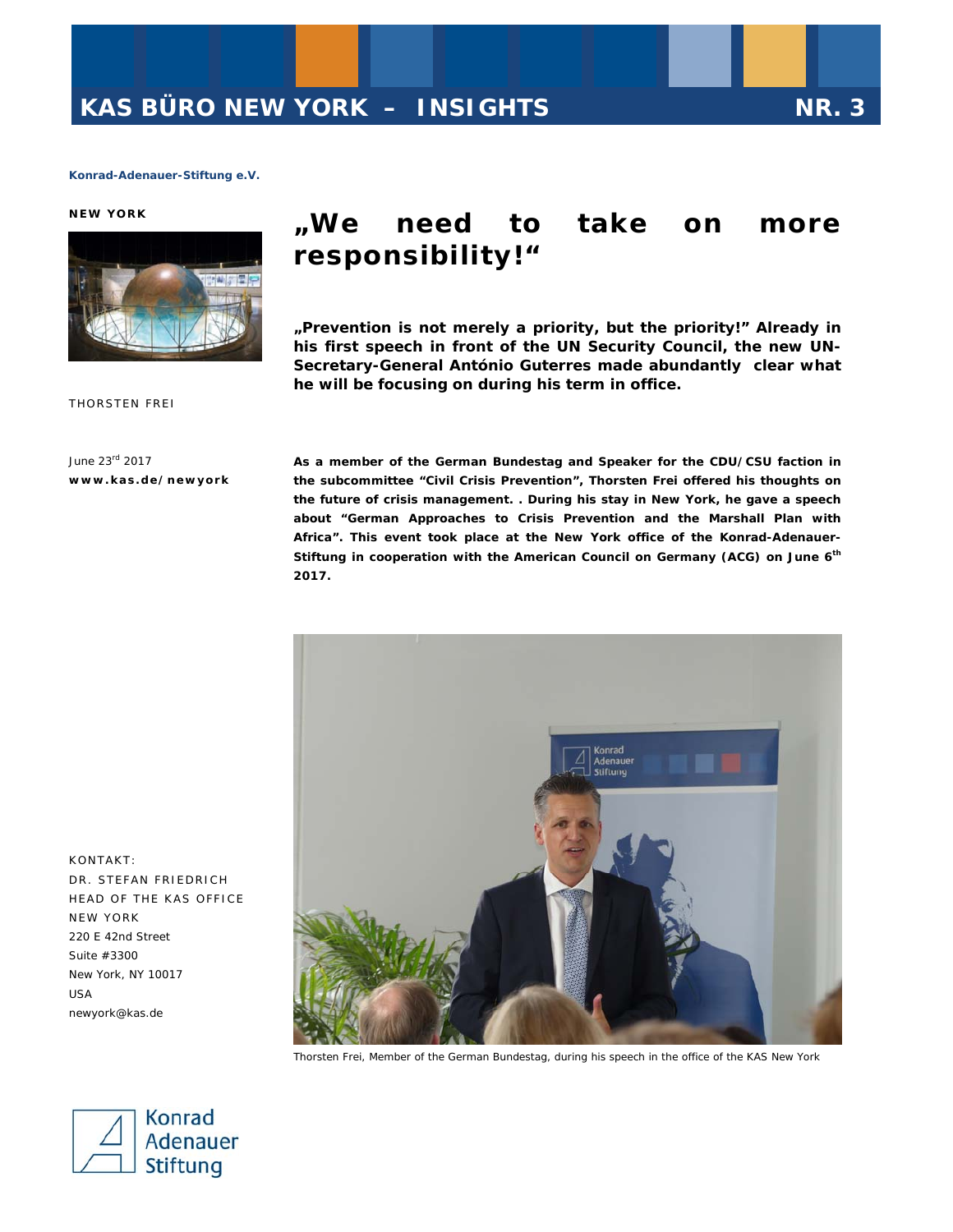

# **NEW YORK**

THORSTEN FREI

June 23rd 2017 **www.kas.de/newyork** 

# **German Approaches to Crisis Prevention and the Marshall Plan with Africa**

Since the inauguration of President Donald Trump, there has hardly been a day when societal developments and politics in America have not surprised. From Germany and Europe, we can look at this with relative sobriety and serenity. It is mainly about domestic politics. I am thinking, for example, of the dismissal of the national security adviser, the abolition of "Obama-Care" or the "Muslim ban".

# *The importance of US-German relations*

Nevertheless, it is clear that Germany and the US as the most important actors on their continent have a great interest in an intact transatlantic partnership. This alliance will be more important than ever before. We share the same values of liberty and democracy, which are met with rejection or at least skepticism elsewhere. The rapid demographic and economic growths in Asia or Africa also play a role.

Central to our friendship and serving as a bridge across the Atlantic is NATO - a value and defense alliance. We were all happy that President Trump has changed his view that NATO should be regarded as obsolete. It is not. This is demonstrated by the permanent tensions with Russia, the great threat of terrorism, the nuclear dangers hailing from North Korea, and threats within the cyber-space. In this regard, we all benefit from NATO.

From a German perspective, we owe it to NATO, and above all to the United States, that our war-torn continent has had the longest period of peace in recent history and that Germany was able to return to the international community as a respected member. We are very grateful.

Although it is the self-understanding of the US to be the world's leading power, which is also reflected in a defense budget of round about 600 billion Dollars, it is clear that Washington cannot single handedly take responsibility for security in the world. Therefore, the demand of President Trump for a fair burden sharing is justified. In particular, Germany must contribute more to the security in the world and within NATO.

#### *We want to take on more responsibility*

Germany can and will take on more responsibility. Former Federal President Joachim Gauck, Defense Minister Ursula von der Leyen and the former Foreign Minister and current Federal President Frank-Walter Steinmeier reiterated this notion very clearly at the Munich Security Conference in 2014. Today it is underlined by Federal Chancellor Angela Merkel. We are heading towards NATO's two percent target.

It is clear, however, that we cannot or will not compete with the USA. The US is and remains the leading force in NATO, which the members depend on in many cases. First and foremost in nuclear deterrence.

Even though the majority of Germans see a stronger Bundeswehr and an enhanced military commitment very critically, a reevaluation of priorities has developed within the Christian Democratic Union (CDU). Security is not for free. Europe has experienced this time and time again during the various crisis the continent has had to deal with.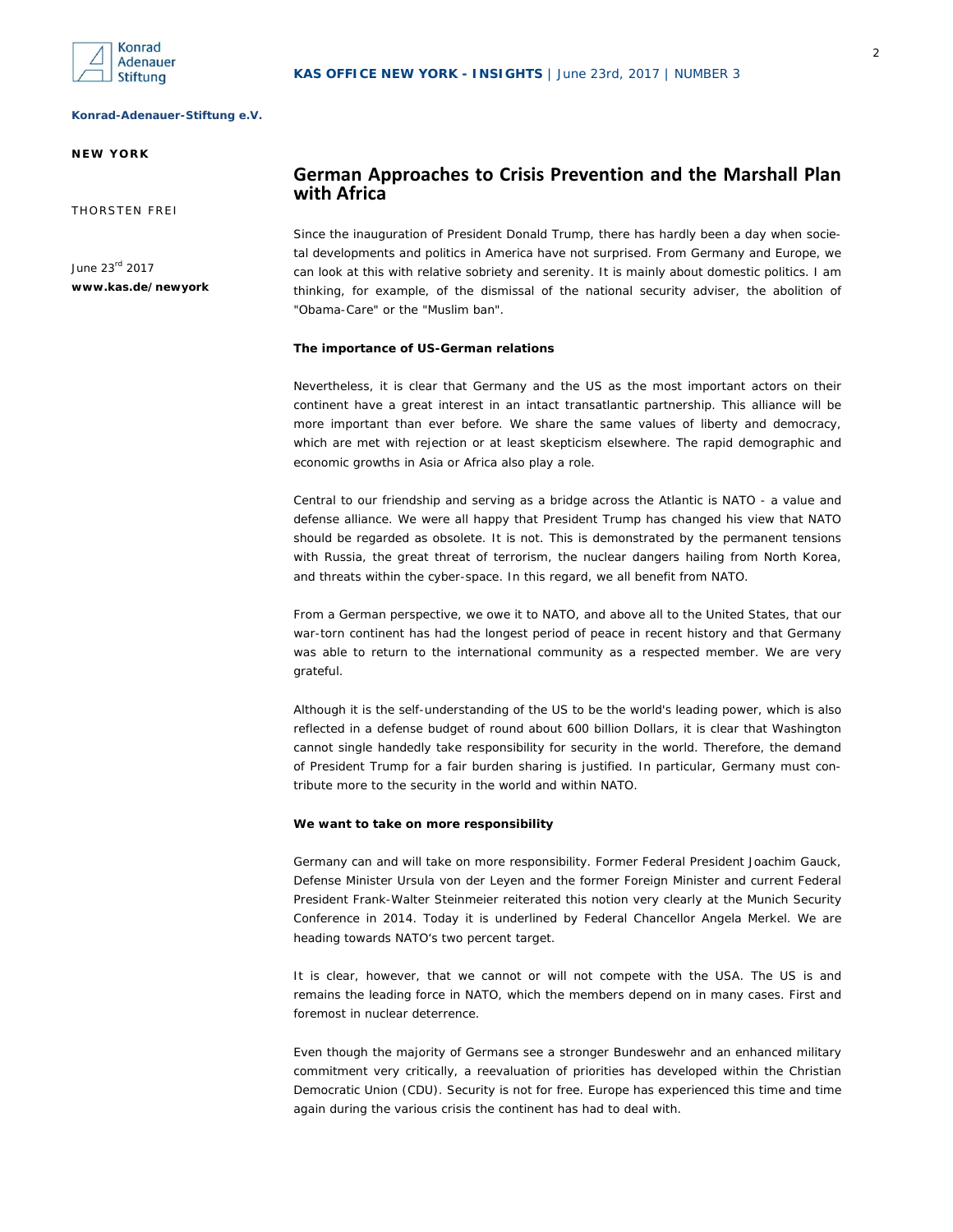

# **NEW YORK**

THORSTEN FREI

June 23rd 2017 **www.kas.de/newyork**  For this reason, we have increased our defense budget by more than 2.7 billion EUR up to more than 37 billion EUR over the last year. Last year the Defense Minister also said that she wants to invest an additional 130 billion EUR in weapons and systems over the next 15 years. Only recently, the decision fell to buy five Corvettes. We are also moving forward in other relevant fields. A few weeks ago a cyber-branch for the armed forces was founded. Nevertheless, we are still at the beginning of necessary developments with the defense expenditure currently at 1.2% of GDP.

However, reaching the two percent target will not happen overnight. Reaching the goal will take time. A deadline in the year 2024 issued by NATO Secretary General Stoltenberg seems realistic.

# *Germany has a more comprehensive understanding of international responsibility due to its history*

Germany has traditionally favored to contribute noncombatant measures throughout the last decades. It is however equally important to back up a country's values and ideals with credible strength. This is demonstrated by the relationship with Russia. Nevertheless, we follow the primacy of diplomatic means as well as of dialogue and cooperation in the multilateral framework. That is why we are the third largest donor to the United Nations today.

Finally, I see this approach not as a weakness, but as a sign of strength. Especially for NATO, it is positive that there is certain heterogeneity within the members who can thus complement each other. This strengthens the ability to act. On the one hand, this is necessary because President Trump has announced his intention to cut the US's funds for the UN and its programs. On the other hand it is also clear that many problems can't be solved by military means. We see this in Syria or Yemen. Even if combat operations ended, reconciliation, state structures and economic prospects with adequate employment opportunities are essential for lasting peace. Education and medical care – especially for youth – is vital for stability. People must be able to found a family.

Following this approach, the German Federal Government has drawn up an action plan entitled "Civilian Crisis Prevention, Conflict Management and Networked Action." Institutionallyas conceptually. Financial resources have increased by more than tenfold since 2004.

Even if there are still open questions among the ministries, last year Government and Parliament have worked intensively on the further development of main guidelines for civilian crisis prevention. As a result many guidelines were confirmed and existing shortcomings were clearly identified.

For us, prevention is a clear priority. It is also clear that after an escalation, it may be necessary to use soldiers to prevent genocide or political turmoil or to separate conflict parties in order to create a stable environment. Experience shows that the best way to reach sustainable peace is the networked approach, which means the combined use of diplomacy, civil society, development policy, police and military means. The primary goal for us is the establishment of good governance, the protection of human rights, the enforcement of the principles of the rule of law, secure water and food supply and a functioning education and health system. Every investment in precautionary foreign policy and development means preventing human suffering as well as potentially higher consequential costs that arise when crisis break out.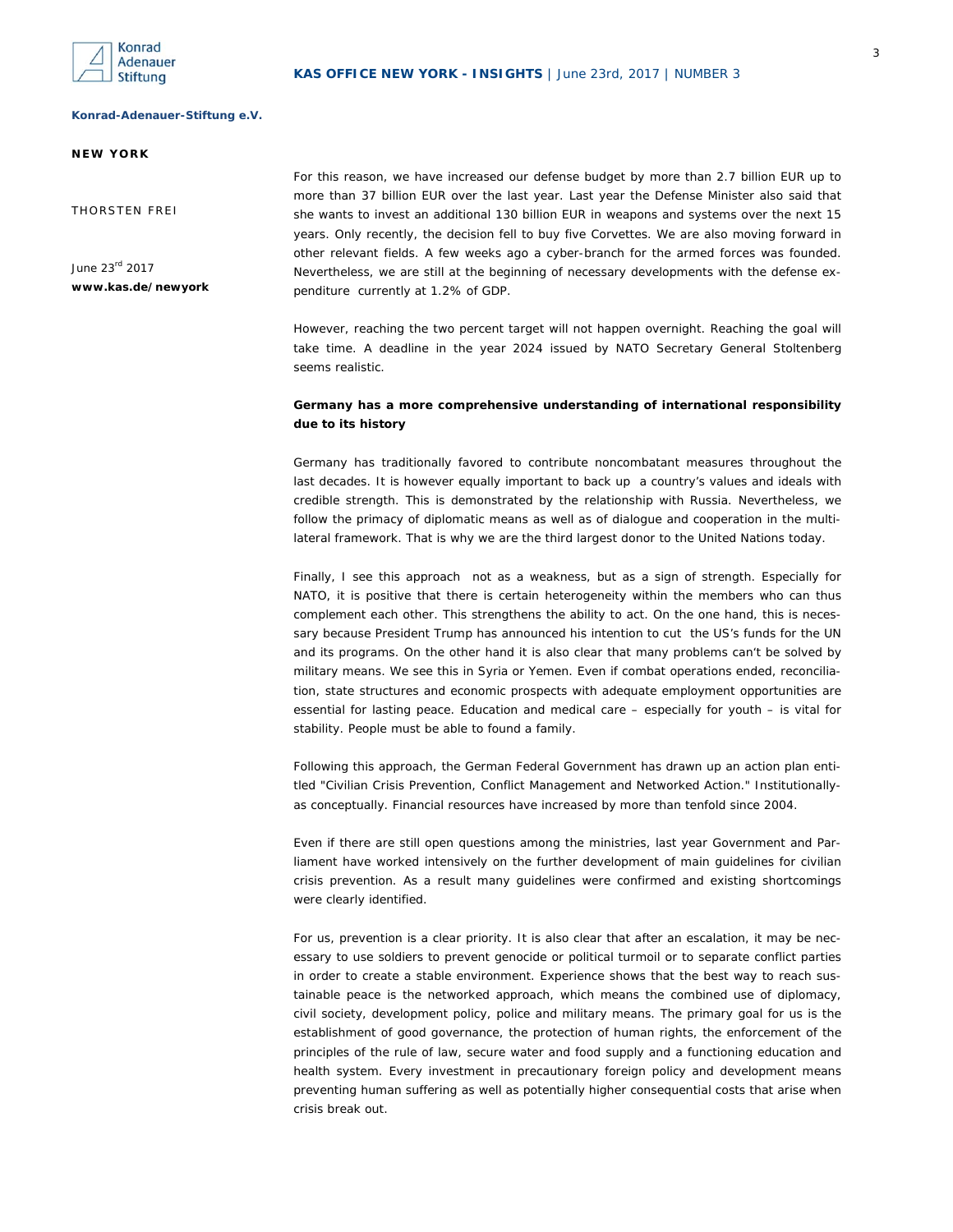

#### **NEW YORK**

THORSTEN FREI

June 23rd 2017 **www.kas.de/newyork**  In order to become even better in this area, we want to further expand the capacities for the early detection of crises and conflicts and for the mediation of existing conflicts.

With all our domestic political pressure, we must establish a political framework for conflict management in the long term. This concerns in particular the support of civil society projects. This applies to the planning of those projects and it should mark a departure from the principle of annual financing.

This also means that we will further increase financial resources in the area of crisis prevention –both for state action and also with regards to the support of civil society projects as well as for humanitarian aid.

Another important area in which we want to be more involved is reconciliation. This is most important to close rifts between formerly hostile social groups and to ensure a long-term resolution of conflicts.

In Germany, we must also improve the structures to find more judges, police officers and civilian experts for UN missions.

It is also problematic that our measures for crisis prevention have not been systematically evaluated so far.

In addition, Germany suffers from a lack of coordination between the ministries involved in crisis prevention. Perhaps the creation of a Bundessicherheitsrat (Federal Security Council), which not merely advises on weapons export decisions, would be a real alternative. The USA could be a good example.

But why all this? Why are we so much involved in this area?

#### *The special challenge Africa*

Especially due to the migration crisis of the years 2015 and 2016, which were primarily caused by the crises in Syria and Iraq, it has become very clear to us that Europe has very limited capabilities to receive refugees. On the one hand, this is associated with enormous costs and organizational challenges. Especially since a viable and fair distribution mechanism has not yet been found between EU member states. This is also due to the limited social readiness for a large-scale integration of migrants. The associated terrorist threats have further limited the acceptance of those political decisions.

Even with an end of all the conflicts in the coming years and decades we expect an increase of migration. This is due to known facts. While Africa is the fastest growing continent, it cannot provide food for its inhabitants today. Each woman in Africa bears an average of seven children. The population will double by 2050 to about 2 billion people. At this point it would be 5 times the size of the EU. Eleven of the 20 fastest growing countries are located in Africa. In 2035 the number of young people in Africa who are looking for employment will be bigger than in the rest of the world. Today, economic prospects are already lacking. Although some 50 billion EUR annually flow to Africa as development aid, there is little or no progress. So often only migration to the north remains as a last option. But this also produces dissatisfaction, terrorism and additional migration.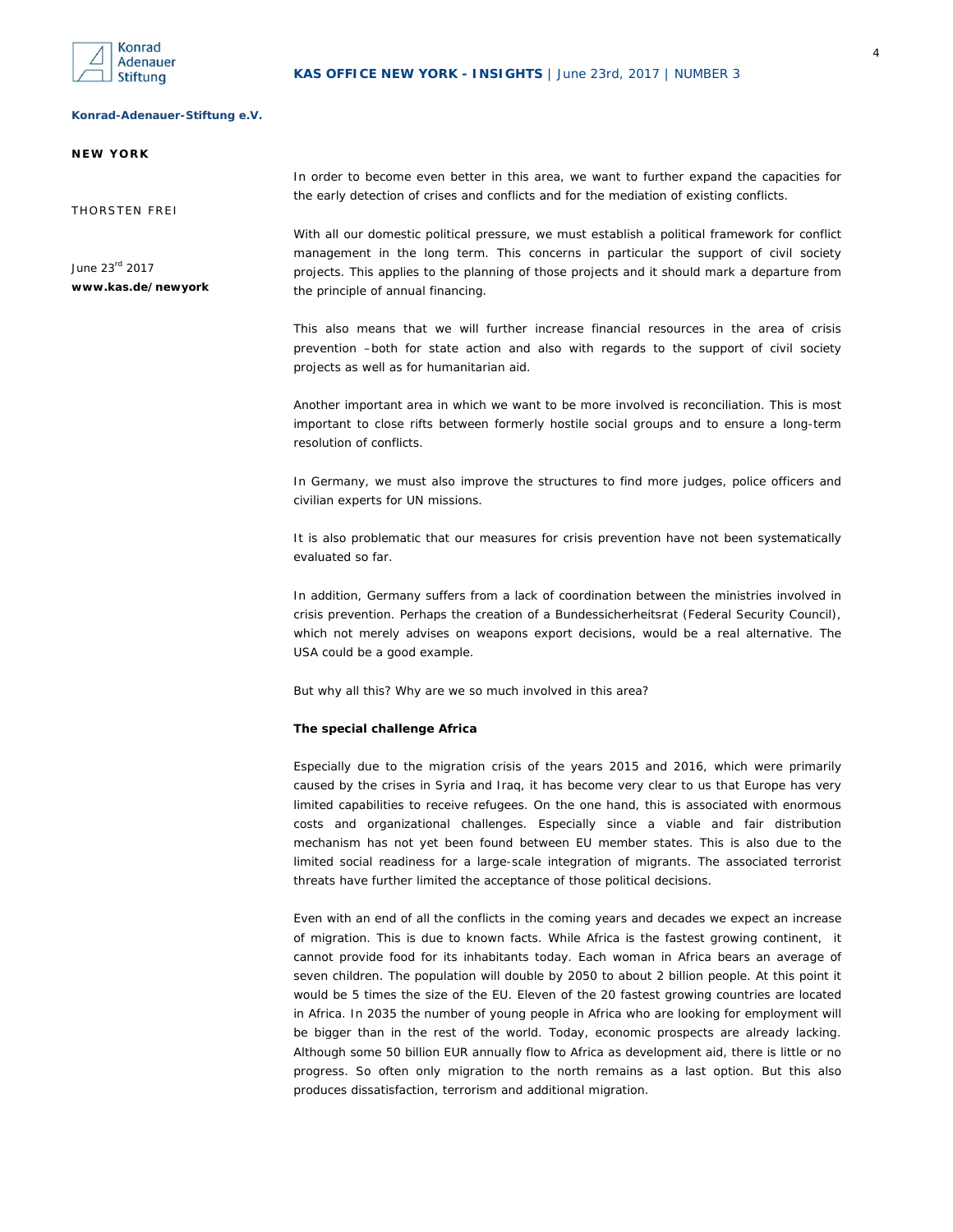

## **NEW YORK**

THORSTEN FREI

June 23rd 2017 **www.kas.de/newyork**  Due to the gloomy outlook, it is expected that at least a quarter of all young people over 15 will leave their own country. It is true that not all migrants will come to Europe. Nonetheless, the figures are still on a permanent and lasting rise.

The problem is that migrants cause significant cash flows to Africa. That is why African governments have only little interest in preventing migration. According to the World Bank, the sum of these transfers is more than 36 billion dollars a year. Nigeria accounted for 20.5 billion dollars, corresponding up to 4% of GDP. In the case of Senegal, 1.6 billion dollars are transferred, which corresponds to 11.6% of GDP. In Mali, the monetary backflows are about 7% of GDP and in Gambia even 22% of GDP.

For many countries - particularly south of the Sahara – family money transfers play a far greater role than direct investment and development aid. Consequently no one must be surprised of the fact that Niger's State President recently refused an offer of Chancellor Merkel to accept aid of 77 million EUR. In return he presented a billion-euro debt to her.

What is clear is that we cannot accommodate all people within Germany and due to the large scale dimensions, the problems cannot be solved by Germany alone. But, of course, as an export-oriented country we have a strong interest in the improvement of the situation.

## *The Marshall Plan with Africa*

The Marshall Plan with Africa as a multi-thematic approach treats Africa more than ever as a partner and is based on the Agenda 2063 defined by the African Union (AU) and the German Action Plan of Civilian Crisis Prevention. It emphasizes the need to overcome colonial thinking.

But Africa also has to do more than before. Africa's good raw material reserves are to be used for this purpose. In addition, there should be a stronger cooperation on education, trade, economic development and energy supply, as well as the reduction of trade barriers or the fight against illegal cash outflows and tax evasion. A hundred billion Euros are withdrawn from Africa annually through corporate tax fraud. Similarly, state structures and civil society should be strengthened through good governance and the fight against corruption.

In the future 20% of Germany's development aid will therefore go to countries that are implementing good reforms. Aids should no longer flow without quid pro quo.

Because state aid can only be used to support outstanding projects, Germany wants to promote significantly more private investment in Africa. Public funds are to trigger a leverage effect as a catalyst. Extensive credit guarantees for German direct investments could be a suitable way. Nowadays only about 1,000 of the more than 400,000 German companies active abroad open a business in Africa because of the uncertain legal situation. We want to change that.

In addition legal migration should be extended. One could also think of a permanent seat of Africa in the UN Security Council to take account of the growing population. Even if this reform is foreseeably unenforceable. An EU Commissioner for Africa, as well as the creation of a Mediterranean Union of southern Mediterranean countries with full access to the EU internal market or a free trade area between the EU and all 54 African countries are also